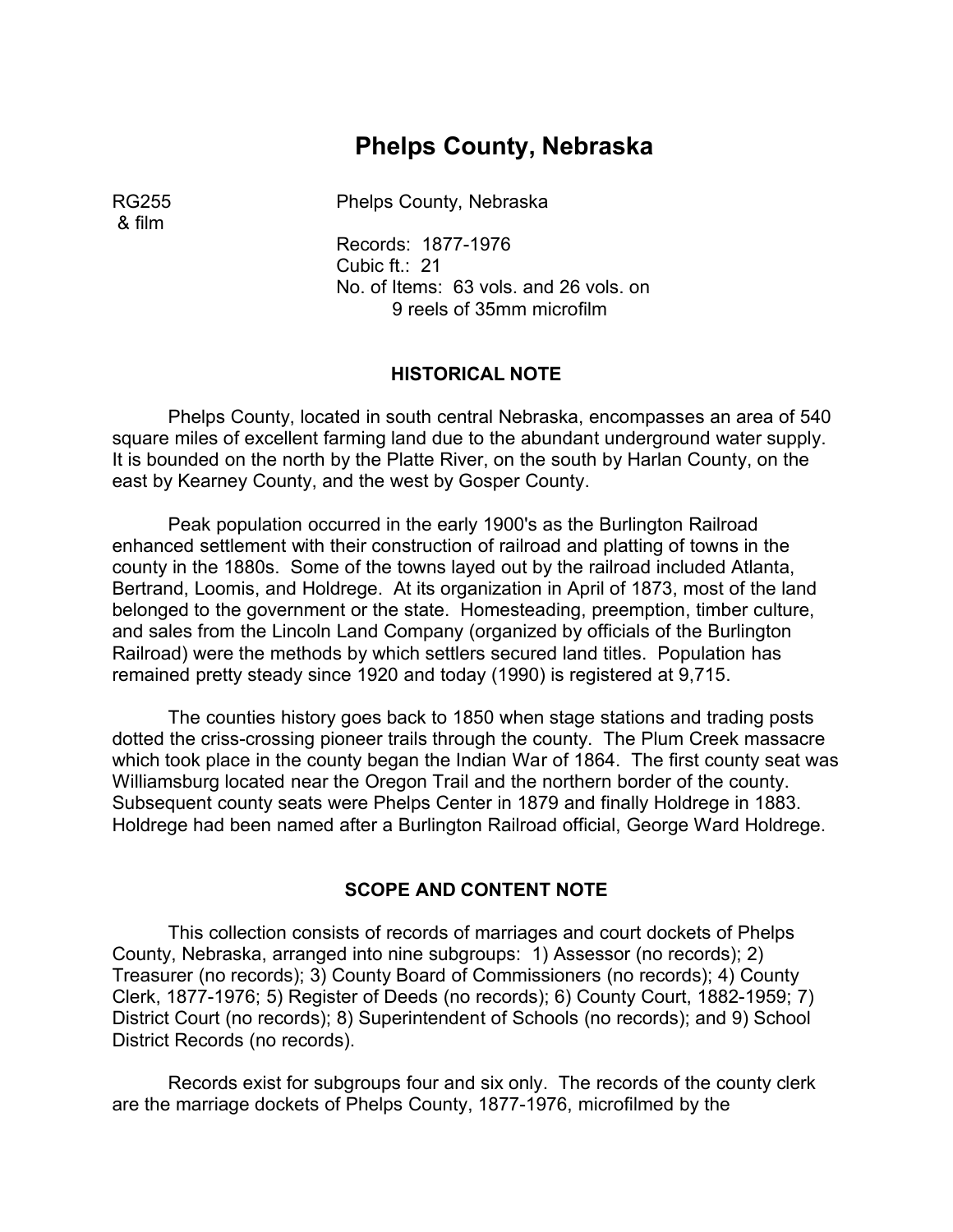Genealogical Society of Utah in 1994 with the cooperation of the Nebraska State Historical Society and the county clerk.

Subgroup six is divided into four series: 1) Judge's Dockets, 1882-1908; 2) Civil Dockets, 1884-1910; 3) Probate Records, 1886-1959; and 4) Criminal Dockets, 1884- 1949. Series Three and Four are stored at the Alvin T. Ryan Library, University of Nebraska at Kearney. Arrangements are being made to transfer these records to our facility.

Series Two and Three exist on 35mm microfilm in the James C. Olson Reference Room of the Historical Society. Series One consists of Judge's Dockets A thru D, and Civil Dockets, B-D of the county court.

No records have been accessioned for the remainder of the subgroups of this collection.

## **DESCRIPTION**

### SUBGROUP ONE ASSESSOR

The State Archives has not accessioned the Real Estate or Personal Assessment Schedules of Phelps County.

### SUBGROUP TWO TREASURER

The State Archives has not accessioned the taxation records of Phelps County. �

SUBGROUP THREE COUNTY BOARD OF COMMISSIONERS

The State Archives does not hold the board minutes or correspondence of the County Board of Phelps County.

SUBGROUP FOUR COUNTY CLERK, 1877-1976

film � SERIES ONE MARRIAGE RECORDS, 1877-1976

V.1 Court Docket A Index A-Z (marriages) by Groom only pp.1-7 Marriages, 3/21/1877-7/13/1878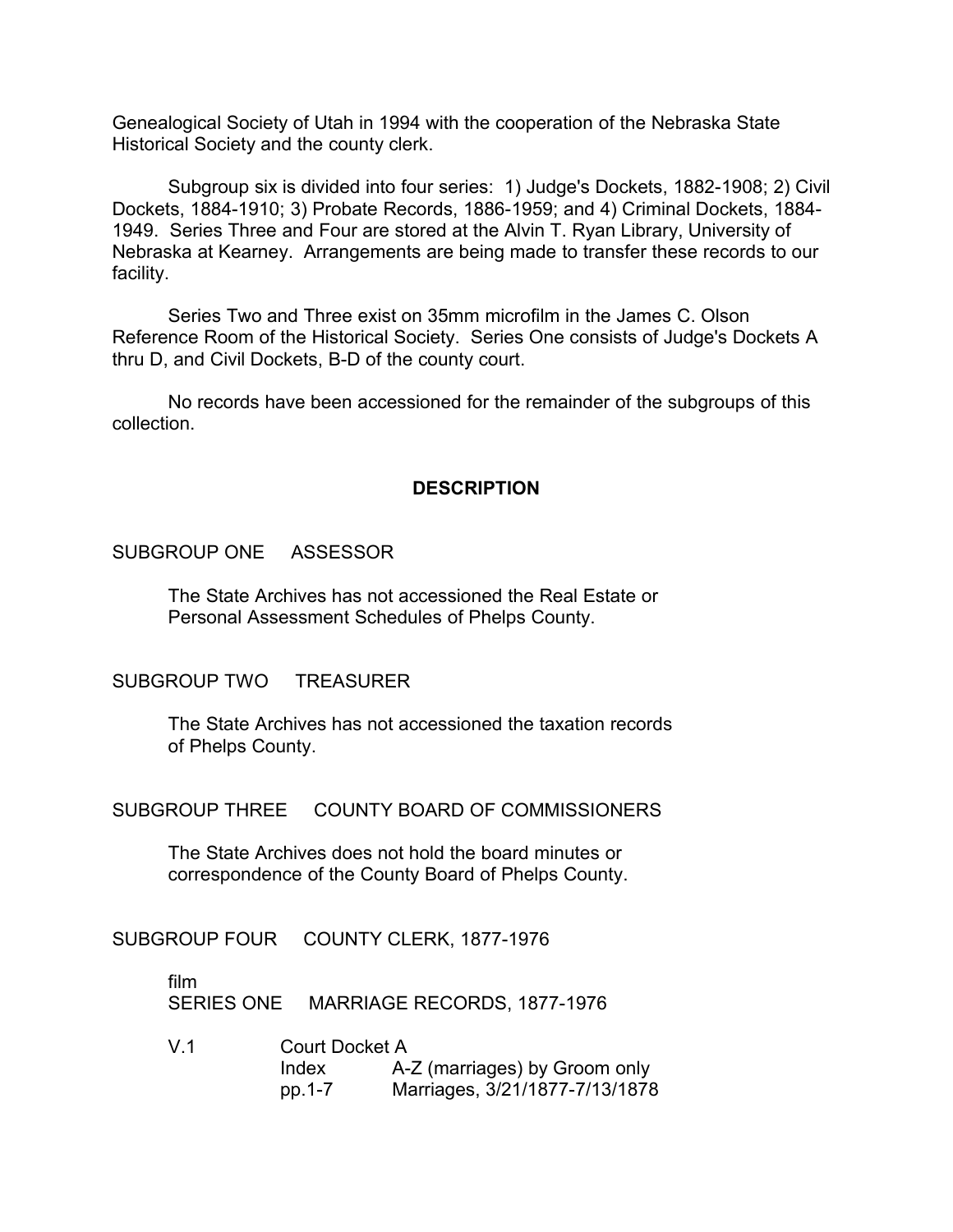| pp.8-19  | Estate of A. R. Boice (Oct. 1878) |
|----------|-----------------------------------|
| pp.20-21 | Missing                           |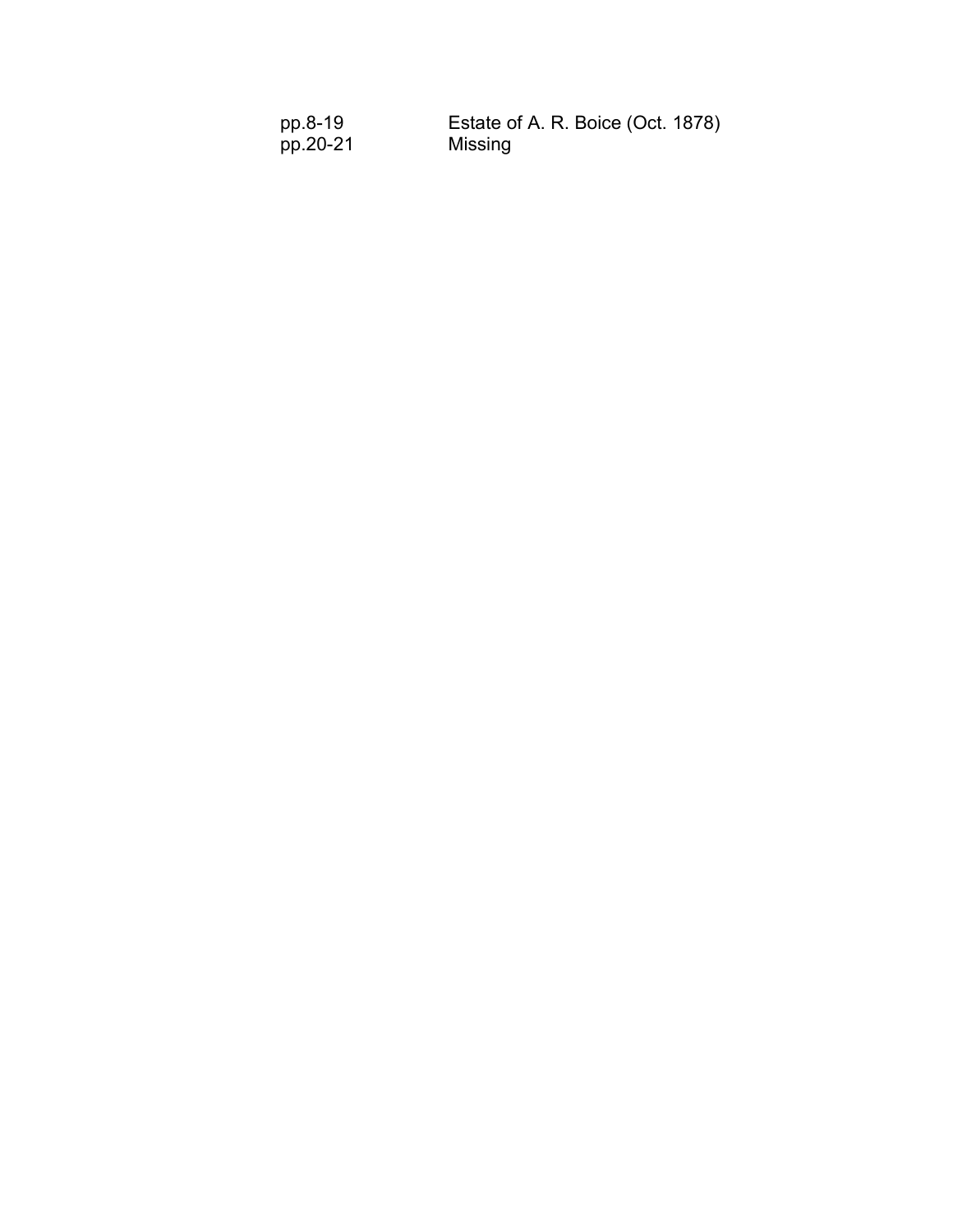RG255 & film

#### SUBGROUP FOUR COUNTY CLERK (cont)

film

V.1 pp.22-29 Estate of Joseph Golliday (Apr. 1879) pp.31-34 Estate of Carl J. Anderson (d. 6/16/1879) p.34 Estate of Andrew Olson (Sept. 1879) p.35 Estate of Joseph Golliday & Carl Anderson pp.36-45 Marriages, May - Sept. 1879 p.46 License to Sell Tobacco - Denton and Allen, Highland, Jan. 1880 pp.47-48 Estate of Carl J. Anderson cont. pp.50-51 Adoption (March 1880) - removed p.53 Estate of A. R. Boice (3/1/1880) pp.54-56 Estate of Carl J. Anderson (Jan. 1880) pp.57-60 Marriages, 1880 (Mar-June) p.61 Estate of Philip Betr (?) d. 4/23/1880 pp.62-67 Marriages, Apr. 1880 - June 1881 pp.68-71 Estate of John S. Sundbloom (1881) pp.72-73 Missing pp.74-76 Adoption (Dec. 1881) - removed p. 77 Marriages (lost in splicing) Gust Akerson-Hattie L. Fourson (1881) J. W. Benedict=Carrie L. Slack (1881) (see copy, next page) pp.77-82 Marriages, Feb. 1881 - Dec. 1882 pp.83-84 Blank pp.85-92 Estate of F. N. Johnson (d. 2/11/1882) pp.95-103 Estate of Daniel Ryman (Apr. 1882) p. 104 Marriage, Pearson-Seven (3/13/1882) p. 105 Marriage, Chareston-Chareston (5/31/1882) pp.106-107 Estate of Daniel Ryman cont. p. 108 Blank pp.109-110 Guardianship - Gordon minors (Sept. 1882) p. 111 Marriage, Sukecort-Skiles (Sept 1882) Marriage, Gorton-MacNew (June 1882) pp.112-120 Estate of Samuel Olson (July 17, 1882) pp.121-123 Blank pp.124-138 Estate of Hans J. Markward (Nov. 1882) p. 139 Blank p. 140 Estate of Carl J. Anderson (Mar. 1883) p. 141 Blank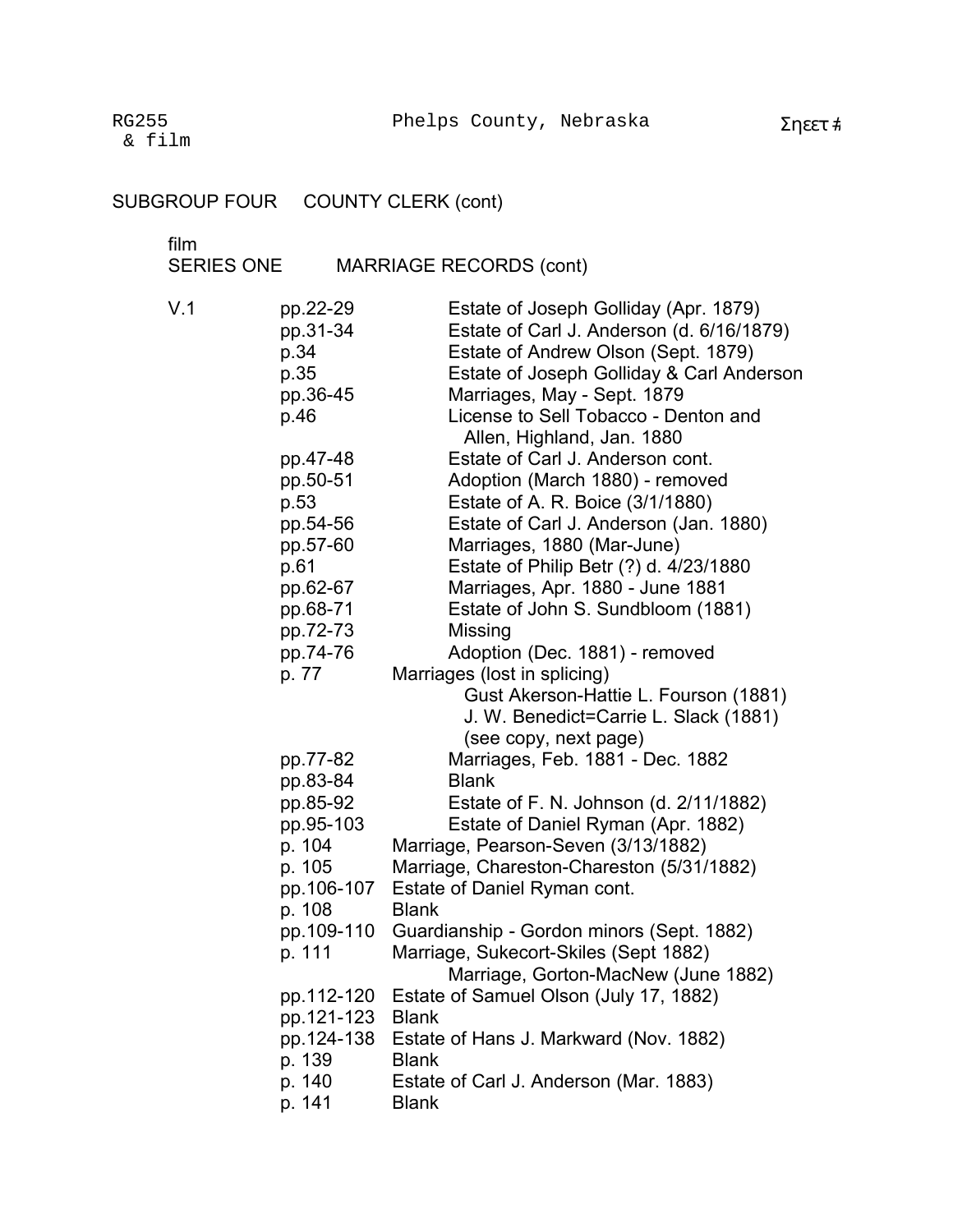|  | pp.142-147 Estate of Swan Gustaf Ryman (Nov. 1883) |  |  |  |
|--|----------------------------------------------------|--|--|--|
|--|----------------------------------------------------|--|--|--|

pp.148-149 Blank

- pp.150-151 Estate of Benjamin Clay (Apr. 1883)
- pp.152-173 Blank
- pp.174-176 Estate of Andrew Anderson (May 1883)
- pp.177-297 Blank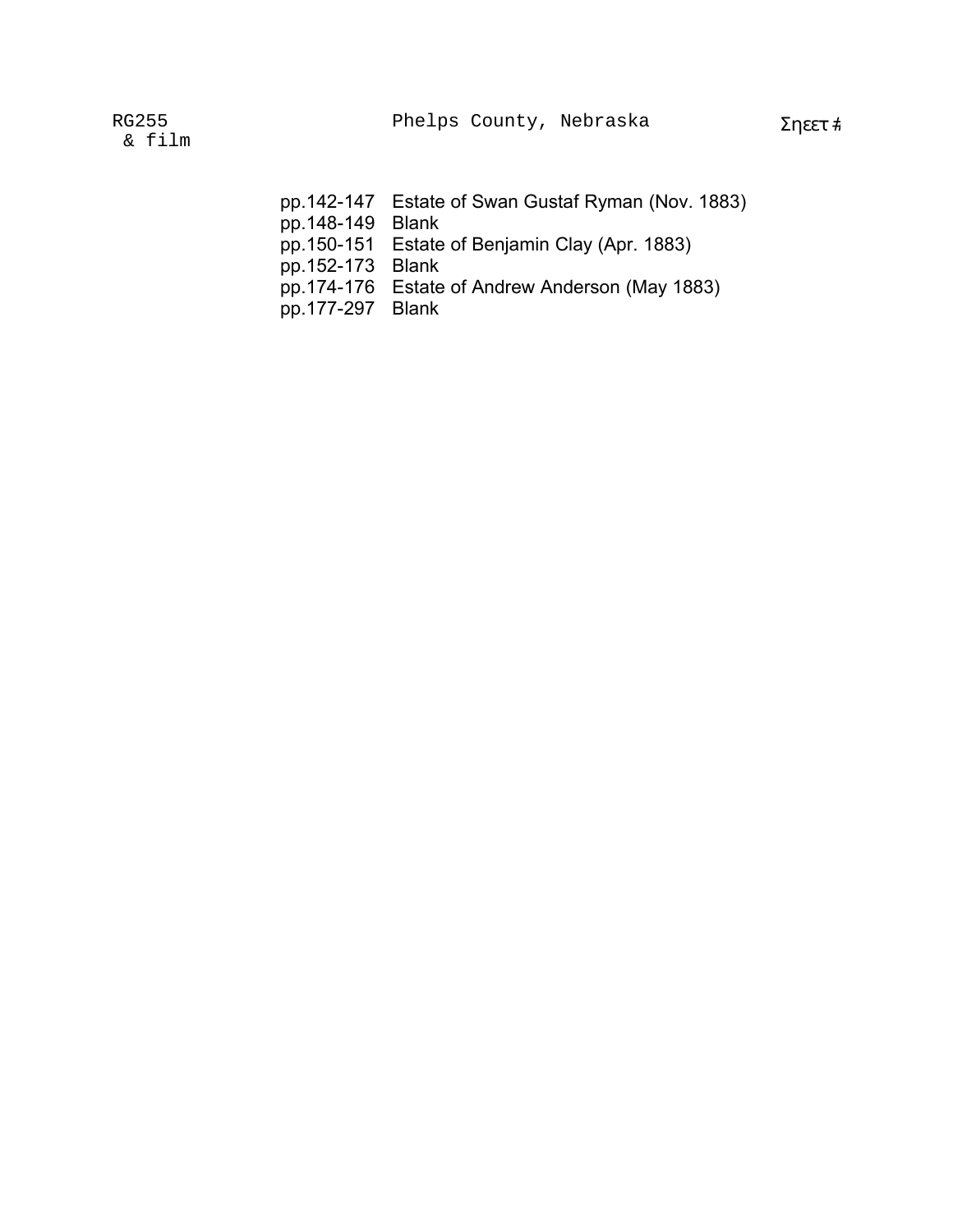SUBGROUP FOUR COUNTY CLERK

| film | SERIES ONE MARRIAGE RECORDS (cont)                                                                                                                  |
|------|-----------------------------------------------------------------------------------------------------------------------------------------------------|
| V.1  | Probate & Marriage Docket A, 1877-1883                                                                                                              |
|      | pp.298-314 Marriages, Feb. 1882 - Dec. 1883<br>pp.315-317 Blank                                                                                     |
| V.2  | Marriage Docket B (indexed)<br>Wetterberg-Molin (Feb. 4, 1884) thru<br>p.1<br>p.460 Garrison-Loew (Mar. 10, 1890)                                   |
| V.3  | Marriage Docket C (indexed)<br>Forsling-Johnson (Mar. 11, 1890) thru<br>p.1<br>p.473 Edlund-Stadig (Aug. 21, 1901)<br>p.474 Blank                   |
| V.4  | Marriage Docket D (indexed)<br>Holmes-Nelson (Sept 11, 1896) thru<br>p.1<br>p.478 Fugua-Anderson (Lee), Mar. 31, 1903                               |
| V.5  | Marriage Docket E (indexed)<br>Stragey-Johnson (Apr. 7, 1903) thru<br>p.1<br>p.611 Burman-Hassig (July 7, 1903)<br>p.612 Blank                      |
| V.6  | Marriage Docket F (indexed)<br>Davis-Leigh (#82), Aug. 28, 1908 thru<br>p.1<br>p.610 Dworak-Bryan (#784), Sept 8, 1914                              |
| V.7  | Marriage Docket G (indexed)<br>Hergenrother-Daniels (#785), 9/3/1914<br>p.1<br>thru<br>p.581 Vikman-Carlson (#1363), May 1, 1920<br>p.582 Blank     |
| V.8  | Marriage Docket H (indexed)<br>Williams-Kates (#1364), May 8, 1920 thru<br>p.1<br>p.320 Ford-Cochran (#1678), Aug. 21, 1923<br>pp.321-588 are blank |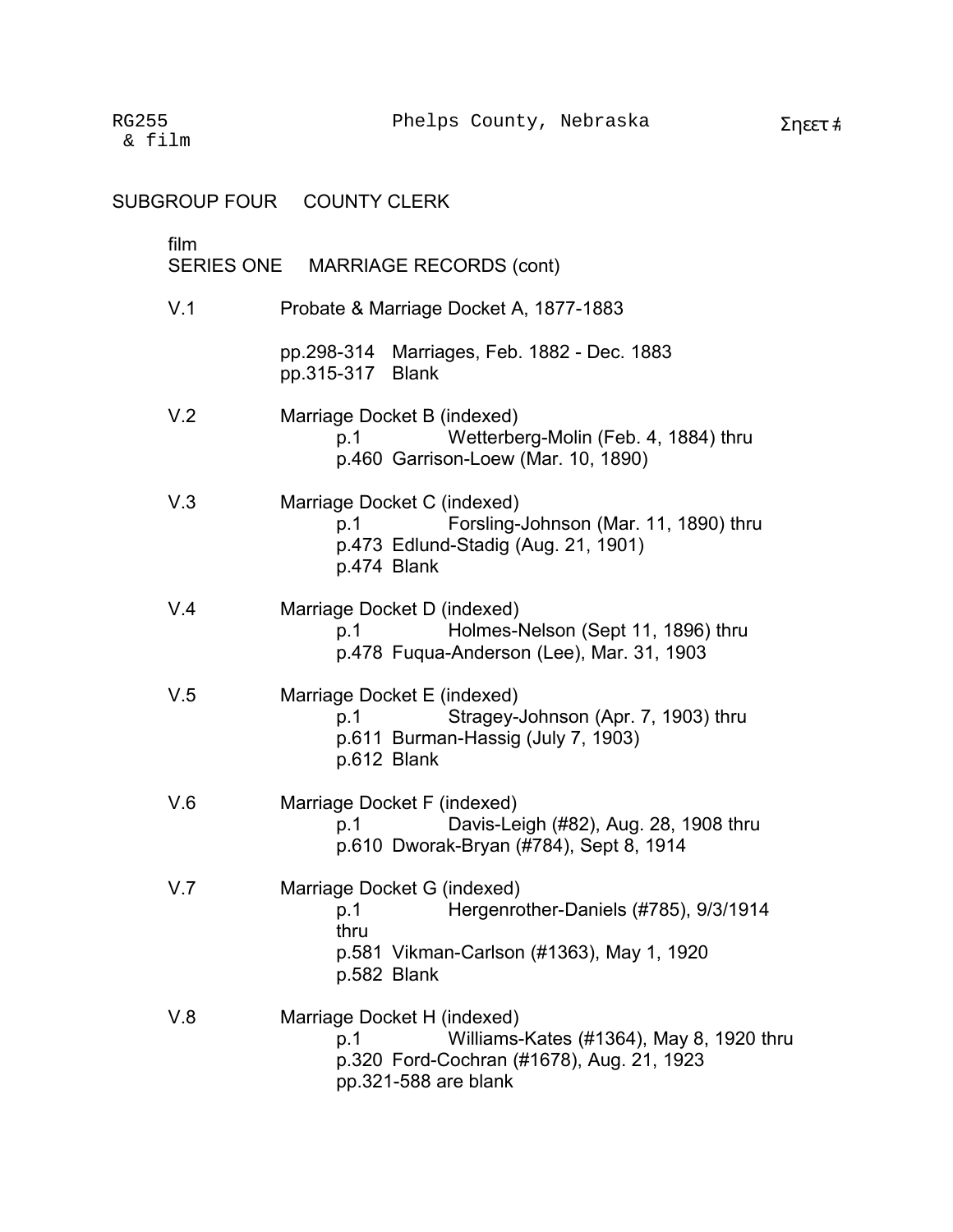| RG255 |      |  |
|-------|------|--|
| &−    | film |  |

V.9 Marriage Docket I (indexed) p.1 Mohr-Johnson (#1679), Aug. 1, 1923 thru p.509 Williams-Lambert (#2183), Dec. 27, 1930 pp.510-574 are blank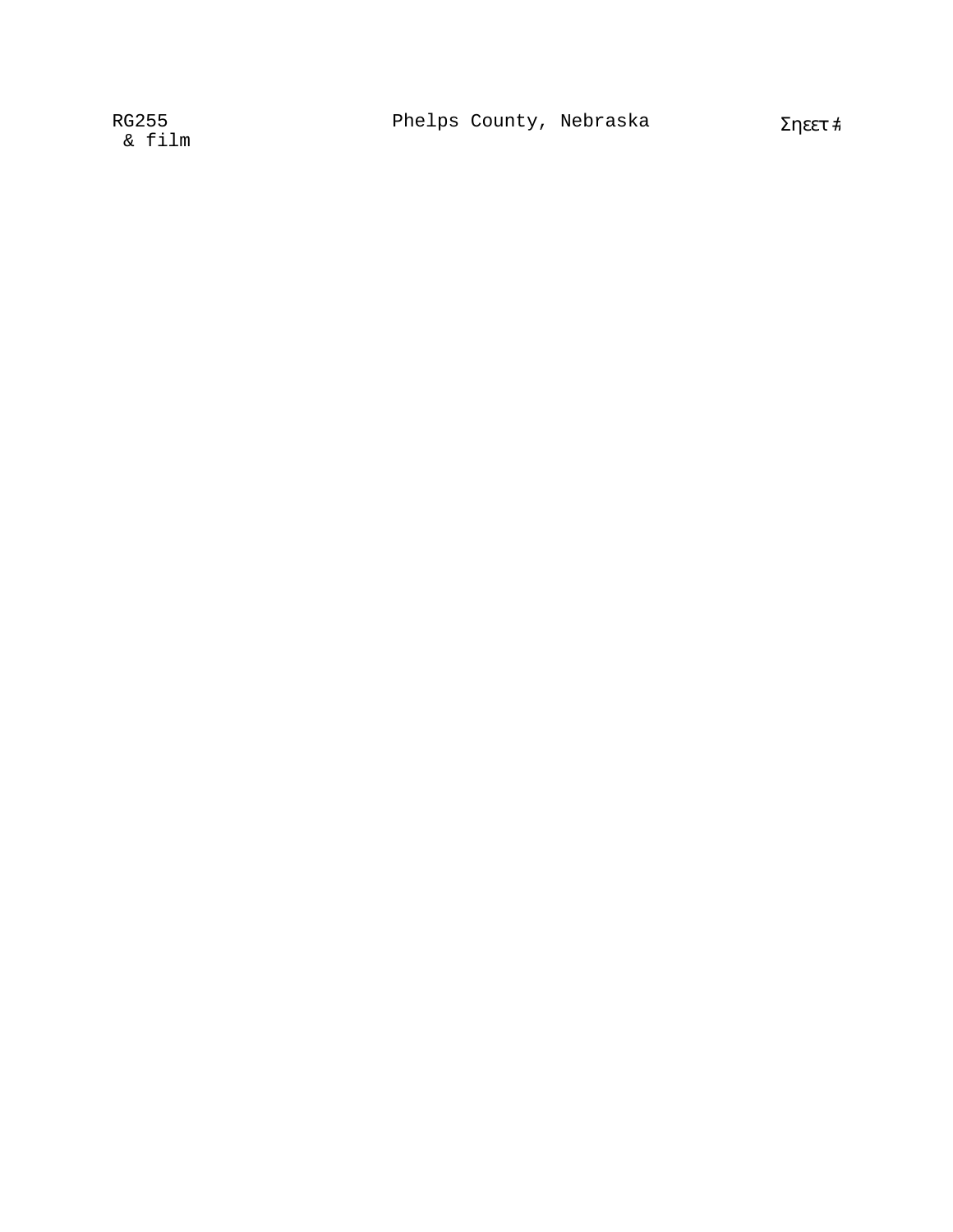|                                                                    | SUBGROUP FOUR COUNTY CLERK (cont)                                                                                                                                      |
|--------------------------------------------------------------------|------------------------------------------------------------------------------------------------------------------------------------------------------------------------|
| film<br>SERIES ONE                                                 | <b>MARRIAGE RECORDS (cont)</b>                                                                                                                                         |
| V.10                                                               | Marriage Docket J (indexed)<br>Montgomery-Karsten (#2184), Jan. 7, 1931<br>p.1<br>thru<br>p.650 Jacobsen-Carlson (#2833), Mar. 2, 1940                                 |
| V.11                                                               | Marriage Docket K (indexed)<br>Batty-Miller (#2834), Mar. 20, 1940 thru<br>p.1<br>p.705 Johnson-Johnson (#3538), Dec. 31, 1949                                         |
| V.12                                                               | Marriage Docket L (indexed)<br>Anderson-Holmes (#3539), Jan.18, 1950<br>p.1<br>thru<br>p.716 Johnson-Leach (#4254), Oct. 25, 1959                                      |
| V.13                                                               | Marriage Docket M (indexed)<br>Lobdell-Hughbanks (#4255), Oct. 24, 1959<br>p.1<br>thru<br>p.694 Hollertz-Smith (#4947), August 1969                                    |
| V.14                                                               | Marriage Docket N (indexed)<br>Baker-Anderson (#4948), Aug. 22, 1969<br>p.1<br>thru<br>p.557 Peterson-Greenwalt (#5484), May 29, 1976                                  |
| film                                                               |                                                                                                                                                                        |
| <b>SERIES ONE</b>                                                  | <b>MARRIAGE RECORDS - MICROFILM RECORD</b><br>MP4219                                                                                                                   |
| Roll #1<br>1524 pp.<br>876 Expos.<br><b>GSU Project</b><br>#26,384 | Item #1 - Probate & Marriage Docket A<br>Index to Marriages A-Z (1877-1883)<br>thru<br>Item #2 - Marriage Docket D (1896-1903)<br>p.112 (Marshall-Gale), Apr. 13, 1898 |
|                                                                    | NOTE: Docket A was used for Probate, Guardian-<br>ships, Adoptions, and Marriages. See<br>inventory for records removed from reference<br>copy.                        |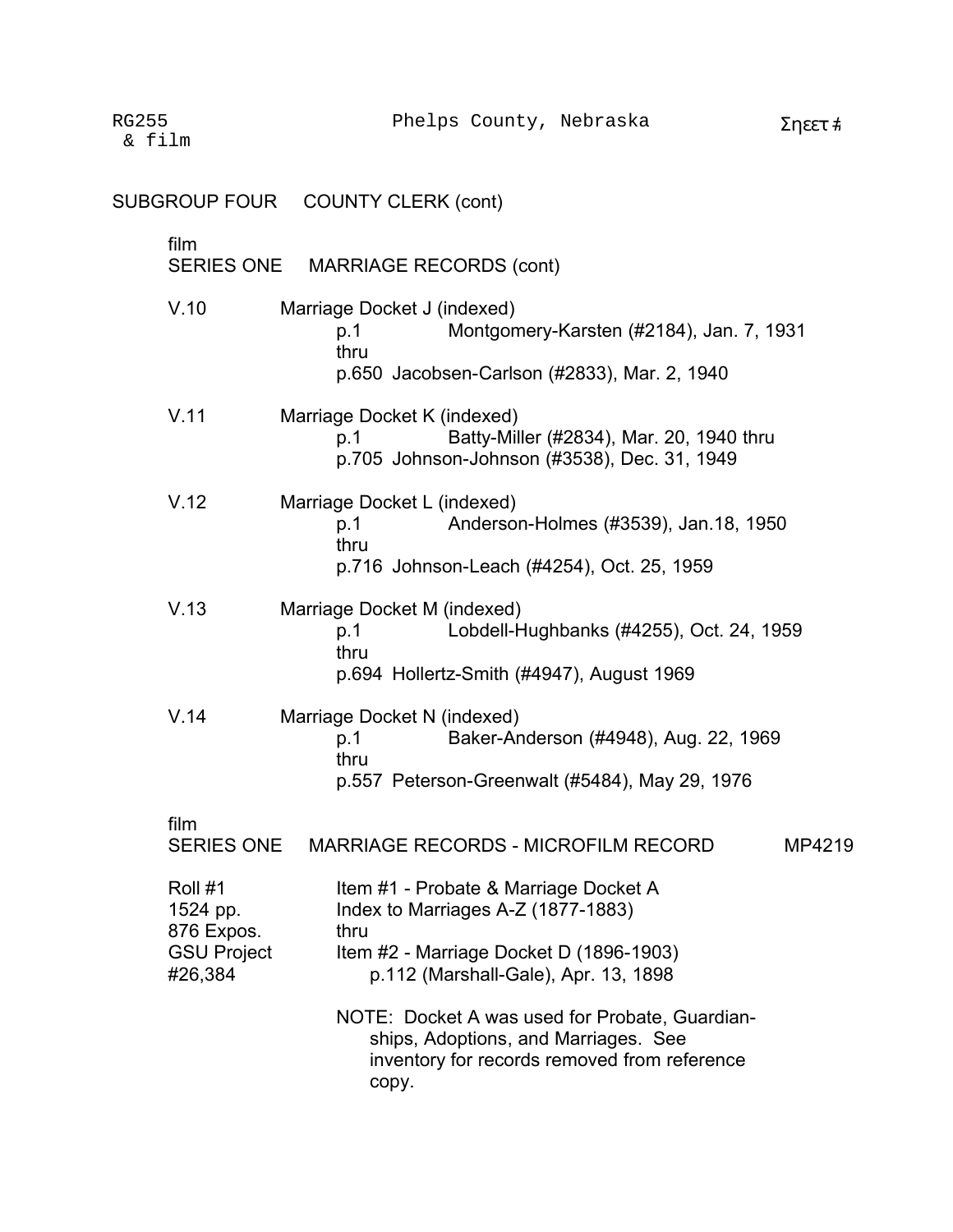| Roll #2            | Item #1 - Marriage Docket D cont.              |
|--------------------|------------------------------------------------|
| 1312 pp.           | p.112 (Marshall-Gale), Apr. 13, 1898           |
| 801 Expos.         | thru                                           |
| <b>GSU Project</b> | Item #3 - Marriage Docket F (1908-1914)        |
| #26,385            | p.231 (#311), Driefholt-Gifford, Sept 14, 1910 |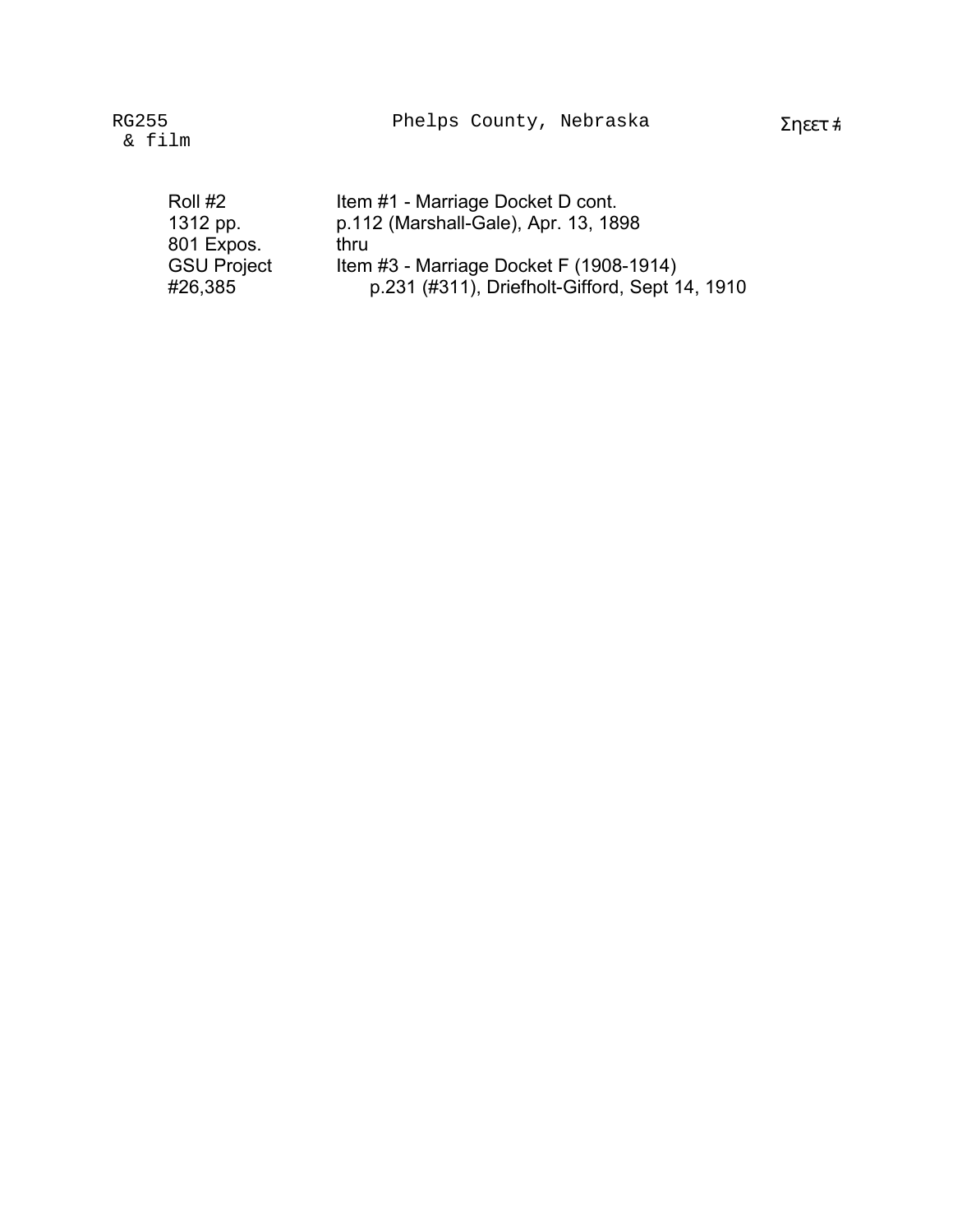RG255 & film

SUBGROUP FOUR film SERIES ONE Roll #3 1369 pp. 855 Expos. GSU Project #26,386 Roll #4 1460 pp. 1297 Expos. GSU Project #26,387 Roll #5 1487 pp. 1529 Expos. GSU Project #26,388 Roll #6 1363 pp. 1409 Expos. GSU Project #26,389 COUNTY CLERK (cont) MARRIAGE RECORDS - MICROFILM RECORD (cont) MP4219 Item #1 - Marriage Docket F cont. p.230 (#310), Bergstrom-Carlson, Sept 14, 1910 thru Item #3 - Marriage Docket H (1920-1923) p.299 (#1658), Page-Schmitz, June 6, 1923 Item #1 - Marriage Docket H cont. p.300 (#1659), Sherman-Bergland, July 11, 1923 thru Item #4 - Marriage Docket K (1940-1949) Index (A-Z) NOTE: Vol. H, pp.321-588 were blank and not microfilmed. NOTE: Vol. I, pp. 510-574 were blank and not microfilmed. NOTE: Vol. K - Index repeated following first � filming of Index and pp.1-87 of volume. Index "Z" and pp.1-87 repeated on roll #5 Item #1 - Marriage Docket K cont. Index - Zillinger, Ruth (1 page) thru Item #2 - Marriage Dopcket L (1950-1959) p.716 (#4254), Johnson-Leach, Oct. 25, 1959 Item #1 - Marriage Docket M (1959-1969) Index A-Z and p.1 (#4255), Oct. 24, 1959 thru Item #2 - Marriage Docket N (1969-1976) p.557 (#5484), Peterson-Greenwalt, May 29, 1976

SUBGROUP FIVE REGISTER OF DEEDS

> The State Archives holds no records for the Register of Deeds office.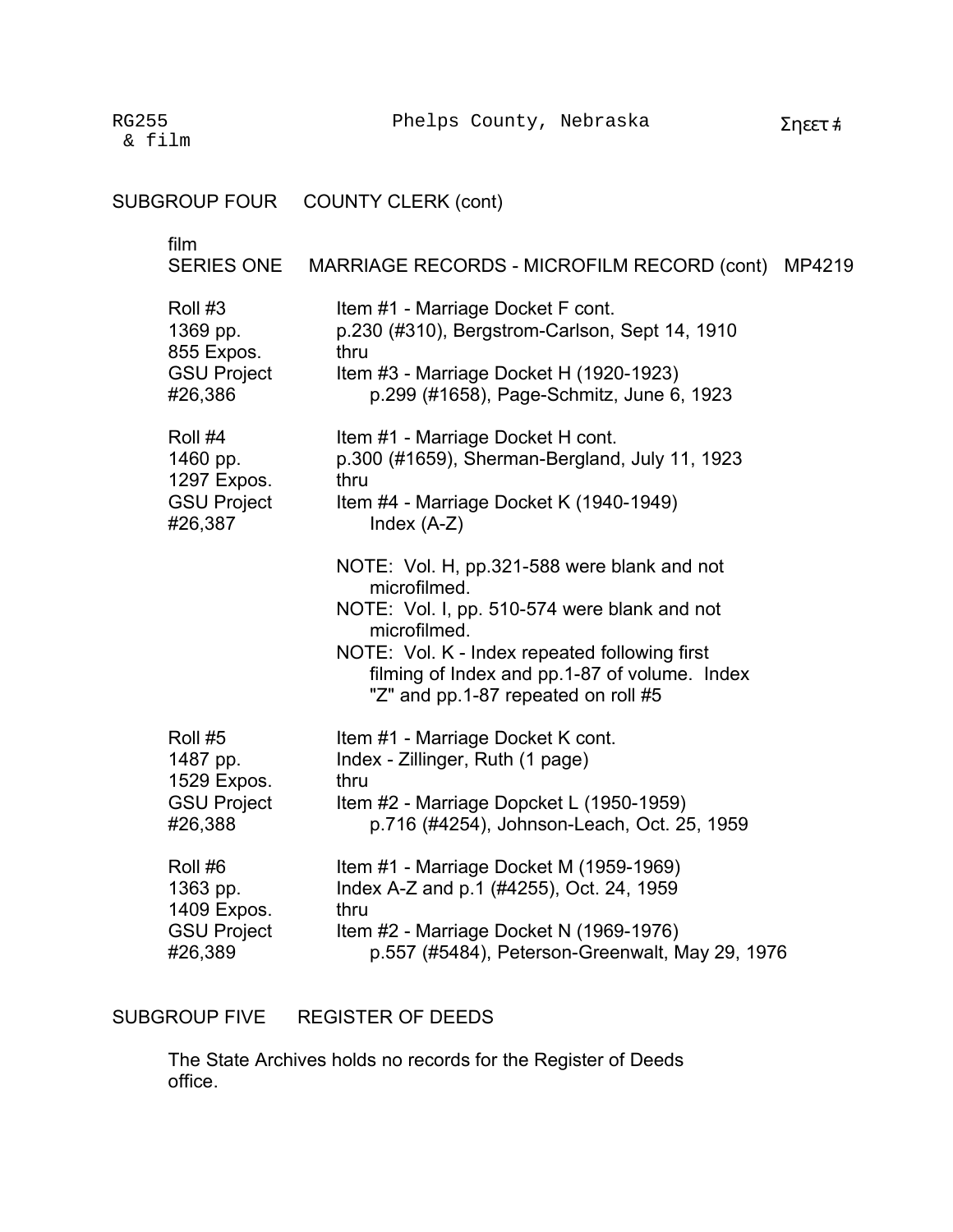# SUBGROUP SIX COUNTY COURT (cont)

## film

|                         | SERIES ONE MARRIAGE RECORDS - CONFIDENTIAL RECORDS                              |
|-------------------------|---------------------------------------------------------------------------------|
| V.15                    | Marriage Docket O (indexed)<br>p.1 (#1), Johnson-Gotchall, May 13, 1976<br>thru |
|                         | p.146 (#146), Mason-Bennett, Mar. 11, 1978<br>p. 147 begins Confidential format |
|                         | p.147 (#147), Tightmeyer-Brand, Mar. 13, 1978<br>thru                           |
|                         | p.698 (#6181), Larsen-Olson, Aug. 20, 1983                                      |
| V.16                    | Marriage Docket P (indexed)<br>p.1 (#6182), Wickham-Jones, Aug. 15, 1983        |
|                         | thru<br>p.276 (#6457), Carlson-Dinges), Dec. 27, 1986                           |
| Roll #7                 | Marriage Docket O (1976-1983)                                                   |
| 1114 pp.<br>1160 Expos. | Index A-Z & p.1 (#1), May 13, 1976<br>thru                                      |
| <b>GSU Project</b>      | Marriage Docket P (1983-1986)                                                   |
| #26,390                 | p.276 (#6457), Carlson-Dinges, 12/27/1986                                       |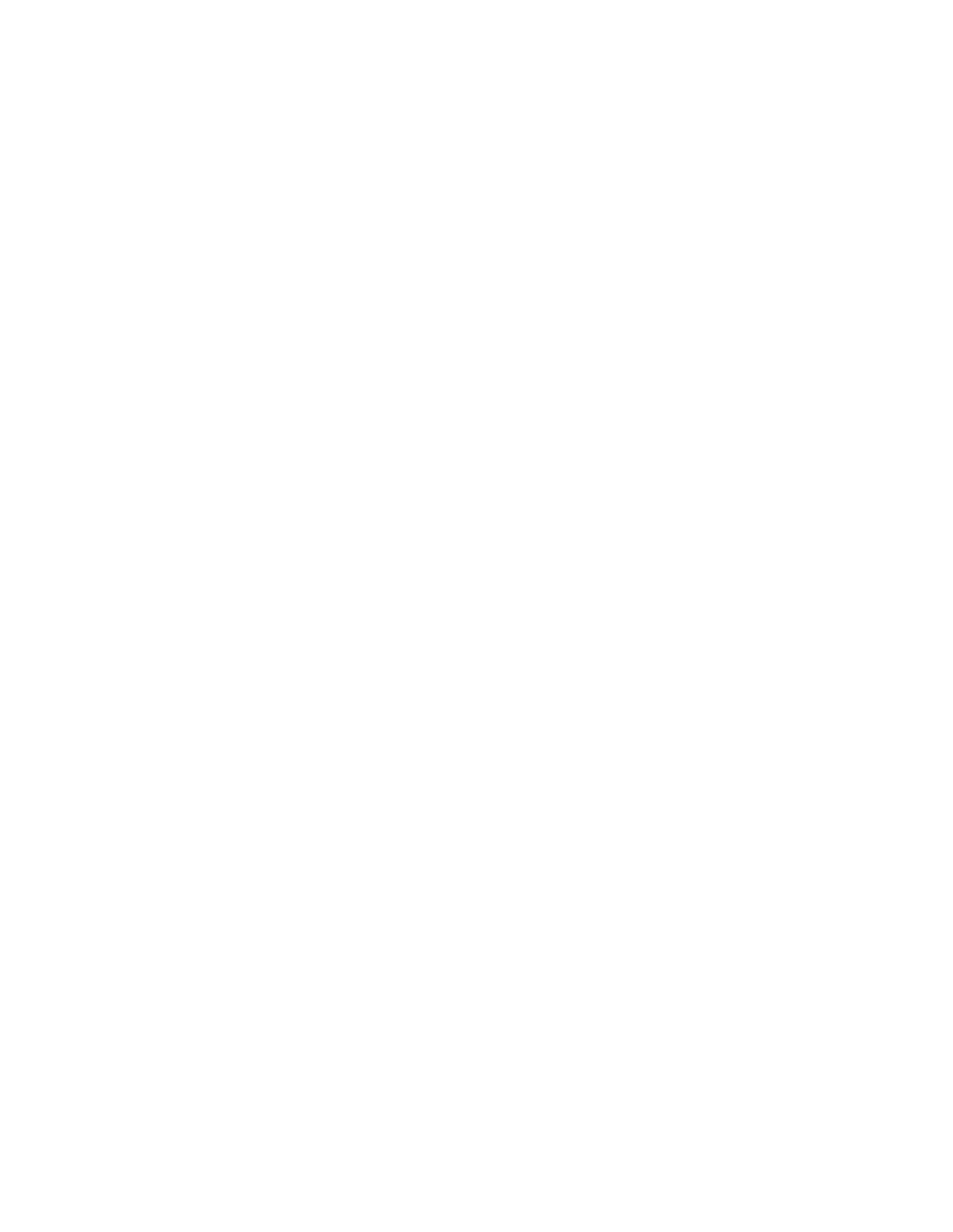| SUBGROUP SIX              | COUNTY COURT, 1882-1959                                                                                                                                                                                                                                                                           |
|---------------------------|---------------------------------------------------------------------------------------------------------------------------------------------------------------------------------------------------------------------------------------------------------------------------------------------------|
| film<br><b>SERIES ONE</b> | <b>JUSTICE DOCKETS, 1882-1908</b>                                                                                                                                                                                                                                                                 |
| V.1                       | Justice Docket in County Court, Vol. A (indexed)<br>Charles J. Backman, County Judge<br>p.1 (John H. Compton v. Chas. Logsdon)<br>October 9, 1882 - September 4, 1995<br>thru<br>p.108 (Newman vs. Forstedt), January 1885<br>p.109, cont. from p.61 (July 1886)                                  |
|                           | T. J. Carter, County Judge<br>p.110 (Kling v. Waumer), Sept. 1886 thru<br>p.117 (Adler v. Latta), November 2, 1886                                                                                                                                                                                |
|                           | George P. Rhea, County Judge<br>p.118 (Maris vs. Adler), Nov. 9, 1886 thru<br>p.311 (Cheline vs. Walters & Hetrick cont.)<br>February 1888 - December 1889                                                                                                                                        |
| V <sub>.2</sub>           | Justice Docket in County Court, Vol. B (indexed)<br>George P. Rhea, County Judge<br>p.1 (Peru Nat'l Bank (III.) vs. Hickman<br><b>January 12, 1888</b><br>thru<br>p.410 (Richardson Drug Co. vs. Cogswell)<br>January 24, 1890-December 3, 1891<br>p.412, cont. from p.48 (Dec. 1890 - 7/29/1892) |
| V.3                       | Justice Docket in County Court, Vol. C (indexed)<br>George P. Rhea, County Judge<br>p.1 (Sandwich Enterprise Co. vs. Logan)<br>January 15, 1890<br>thru<br>p.203 (Bergquist vs. Lovell & Lovell)<br>December 30, 1891                                                                             |
|                           | George W. Stover, County Judge<br>p.203 cont. (February 2, 1892) thru<br>p.254 (Tracy vs. Perry), December 30, 1893                                                                                                                                                                               |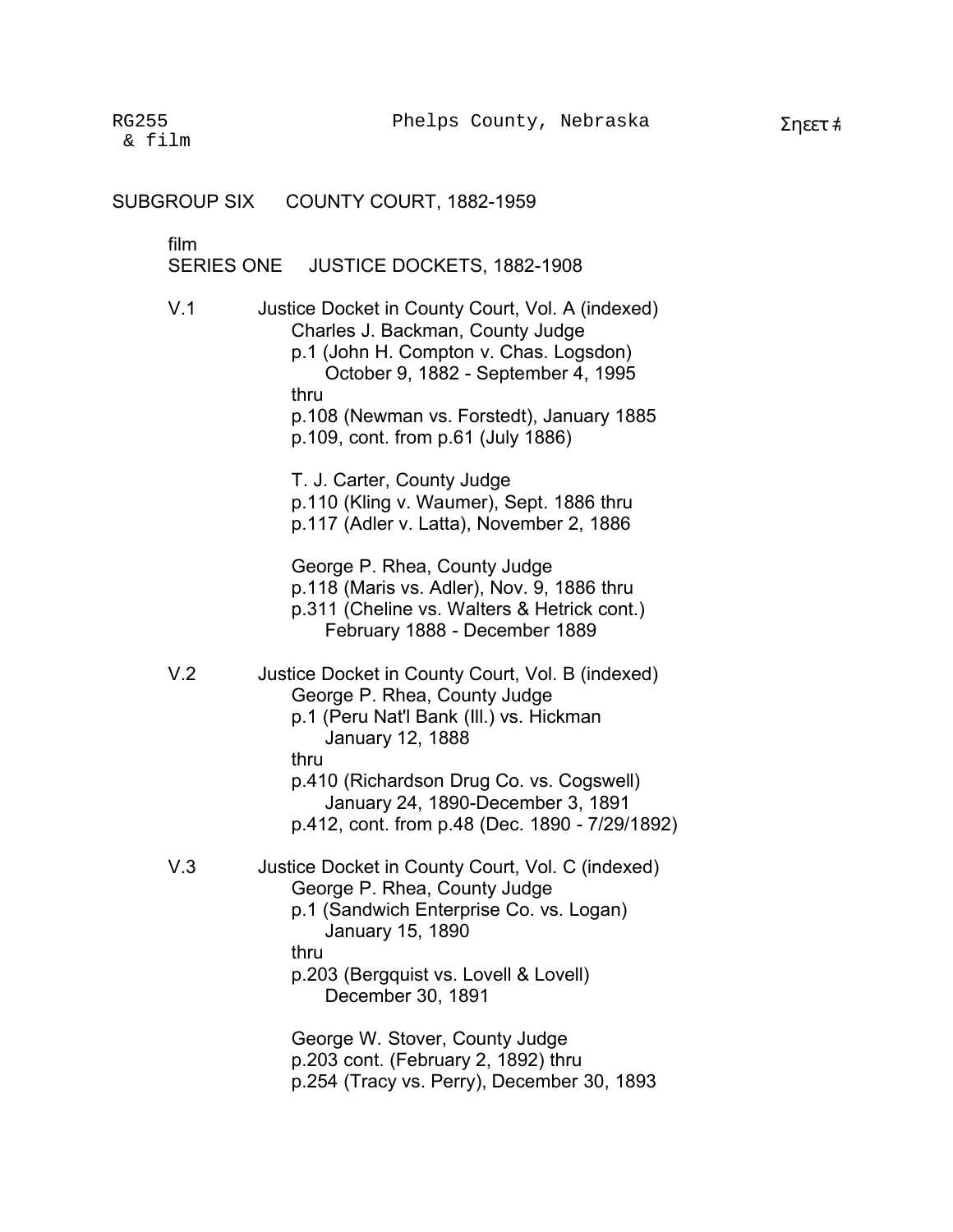RG255 & film

> W. A. Garrett, County Judge p.255 (Sundstrom vs. Bragg), Jan. 4, 1894 thru p.478 (Roney & Berger vs. Snow et al) July 19, 1895 - October 15, 1895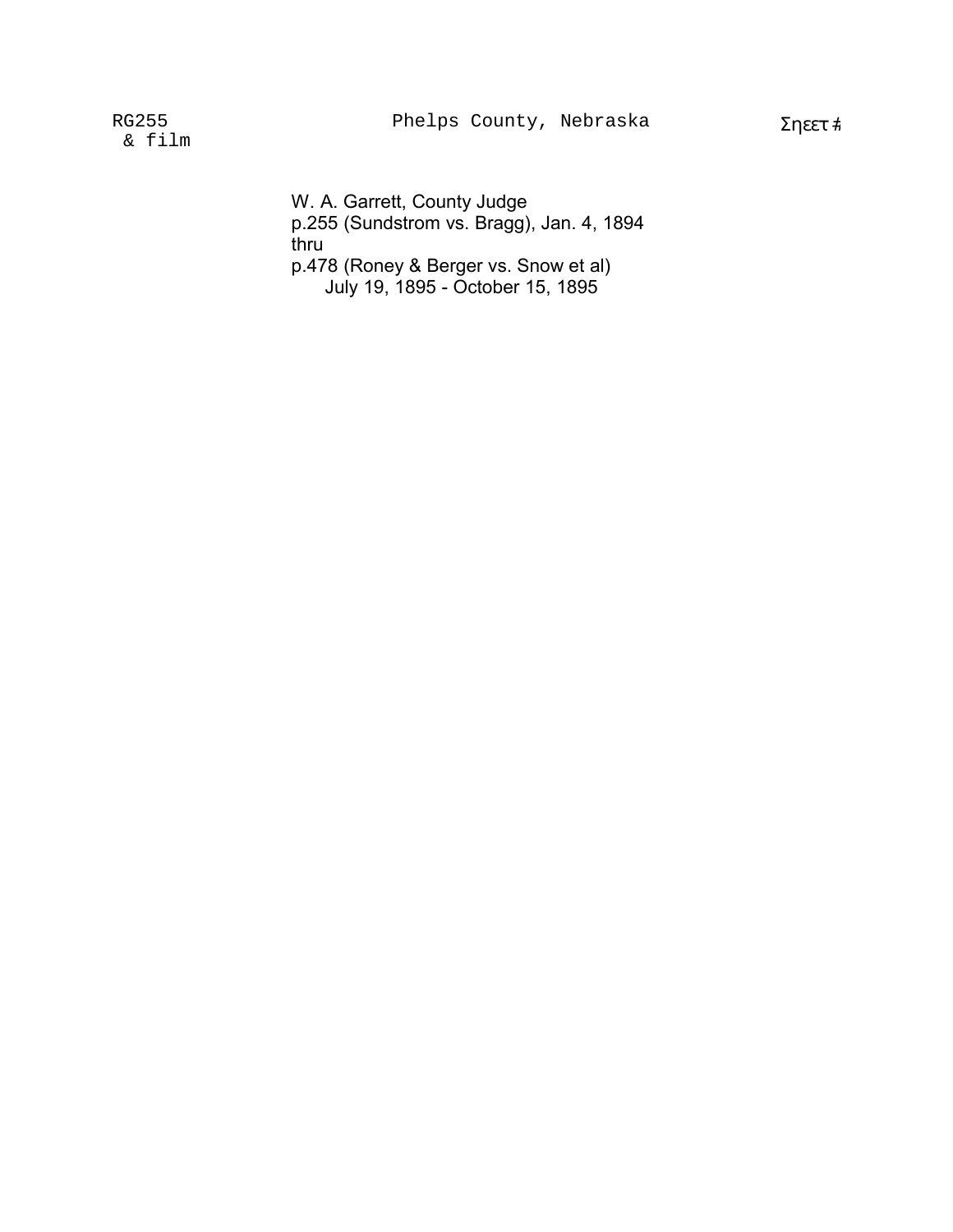## SUBGROUP SIX COUNTY COURT

film

SERIES ONE JUSTICE DOCKETS IN COUNTY COURT (cont)

- V.4 Justice Docket in County Court, Vol. D (indexed) W. A. Garrett, County Judge p.1 (Lenox Ins. Co., Brooklyn vs. Cobb), July 24, 1895 thru p.439-441 (Youngers & Co. vs. Johnson) May 16, 1908 - June 30, 1908
- NOTE: See Microfilm Record Series One & Two following Series Two

film

SERIES TWO CIVIL DOCKETS, 1884-1910

- V.1 Civil Docket A MISSING<br>V.2 Civil Docket B (indexed)
- Civil Docket B (indexed)

Charles J. Backman, County Judge p.1 (Phillips vs. J. B. Sands & Co.), Jan. 21, 1884 thru p.150 (Clark vs. Scott), February 24, 1886

NOTE: Vol. includes right-of-way proceedings for the Nebraska-Colorado Railroad Company.

- T. J. Carter, County Judge p.152 (Goodman, Boge & Sherwood Co. vs. Stover & Cone), August 24, 1886 thru p.166 (May vs. Richards), November 10, 1886
- George P. Rhea, County Judge p.166 cont. (December 6, 1886) thru p.212-215 (Nebr. Manufacturing Co. vs. Webster County Bank), Dec. 1887 - 5/25/1888
- V.3 Civil Docket C (indexed) George P. Rhea, County Judge p.1 (Hall vs. Harris), February 15, 1888 thru p.139 (Samuelson vs. Gustafson)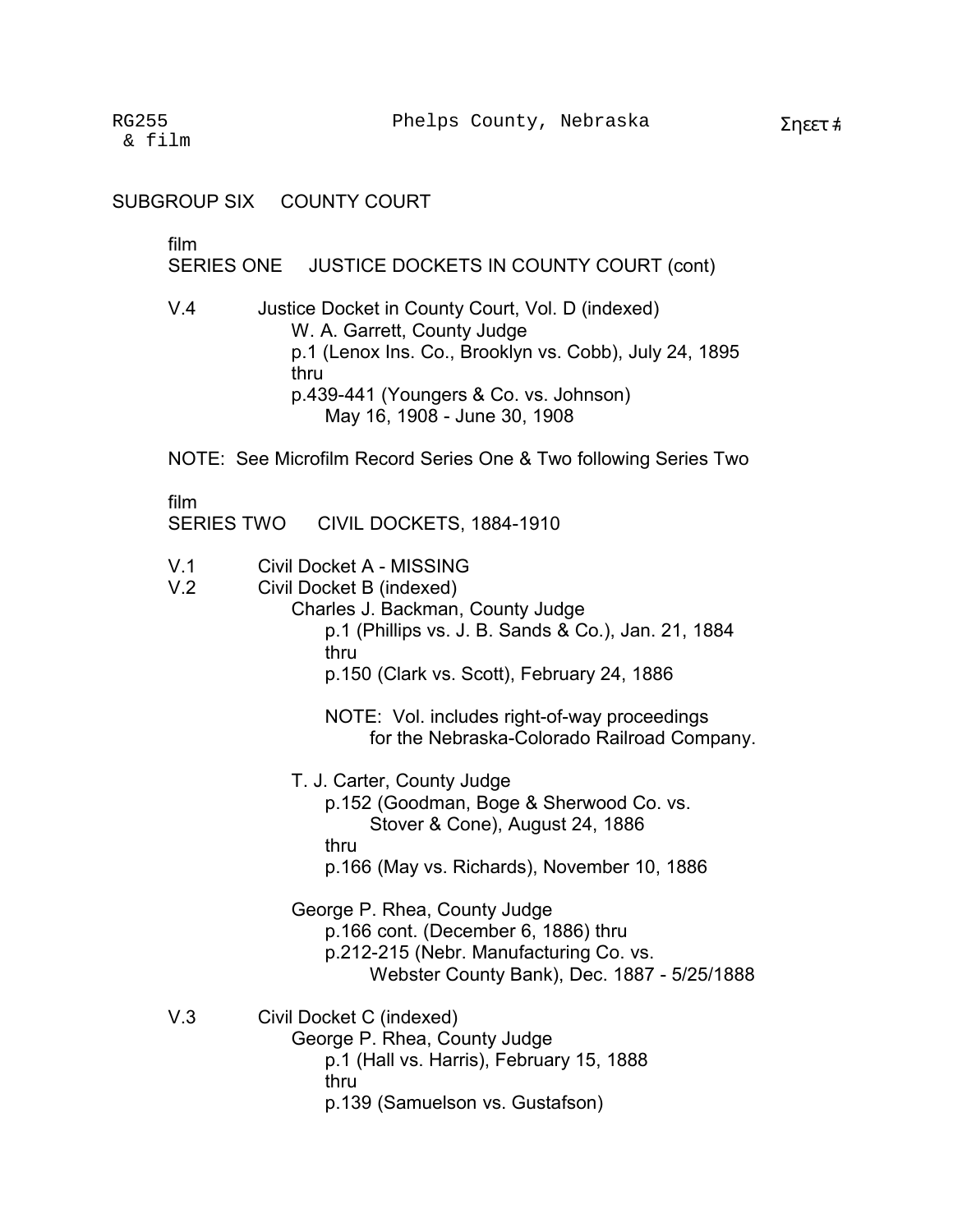December 12, 1891 - January 5, 1892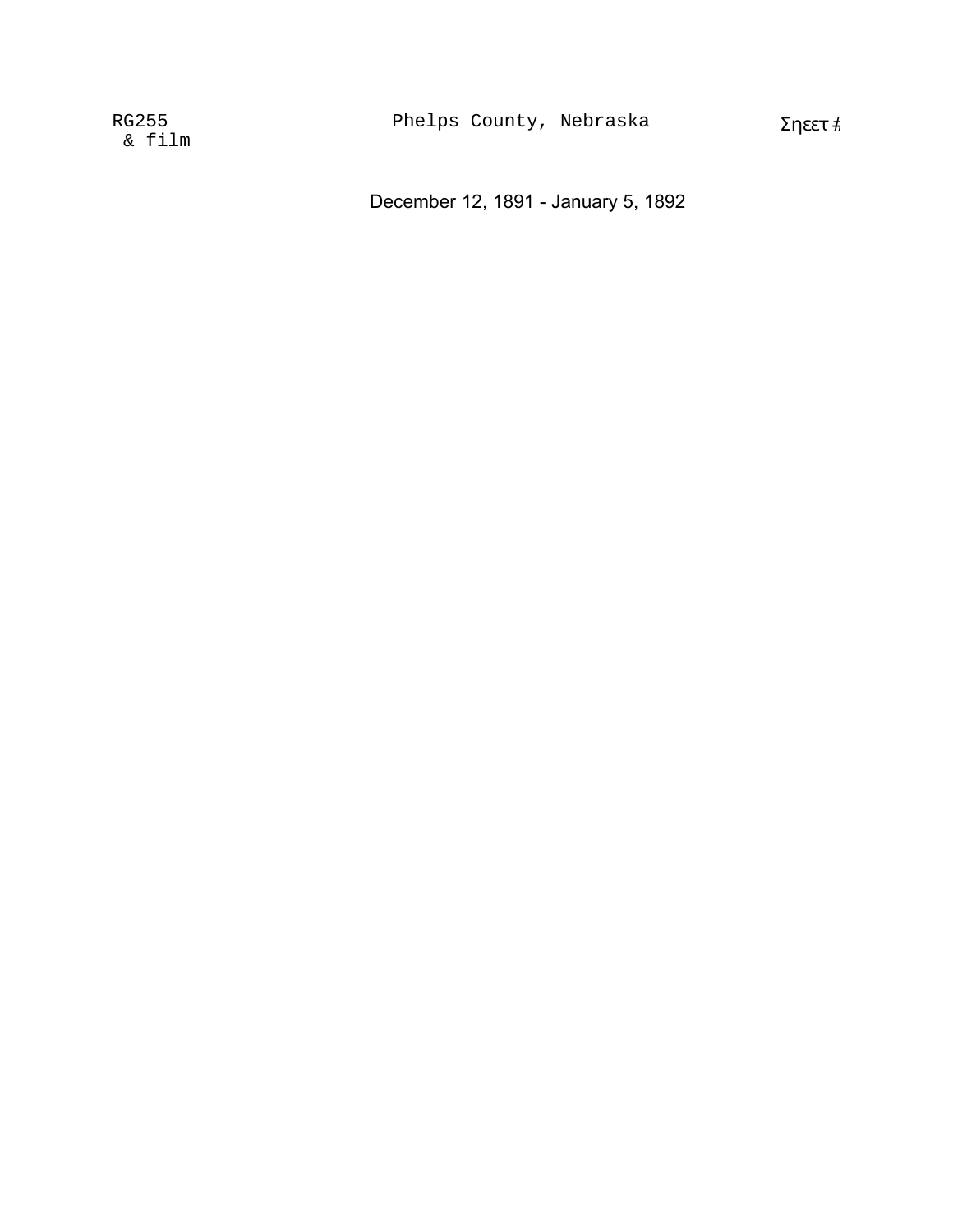SUBGROUP SIX COUNTY COURT

film �

SERIES TWO CIVIL DOCKETS (cont)

V.3 Civil Docket C cont.

George W. Stover, County Judge p.140 (Samuelson vs. Gustafson)

Jan. 7, 1892 - October 20, 1892

thru

p.212 (Holdrege Nat'l Bank vs. Hall & Roberts August 17 - October 5, 1893

W. A. Garrett, County Judge p.212 (Holdrege Nat'l Bank vs. Hall & Roberts) January 10, 1894 thru pp.439-442 (1st Nat'l Bank of Holdrege vs.

Peterson et al, March 11 - Aug. 24, 1896

V.4 Civil Docket D (indexed)

W. A. Garrett, County Judge

- p.1 (Receiver, Holdrege National Bank vs. Swanson & Swanson, June 9, 1896 thru
- p.212 (Roth vs. Ford), Jan. 7 Feb. 4, 1902

E. W. Bightol, County Judge p.214 (Johnson vs. Axelson et al), Jan. 28, 1902 thru p.331 (Cornell Yale Co. vs. Summit Lumber Co.)

January 9-16, 1908

Lawrence C. Barr, County Judge p.332 (Holdrege Auto Co. vs. Lindblom) February 6, 1908 thru pp.411-413 (Burnham-Hanna-Munger Co. vs. Hopkins) April 13 - 29, 1910

NOTE: See Microfilm Record, Series One & Two next page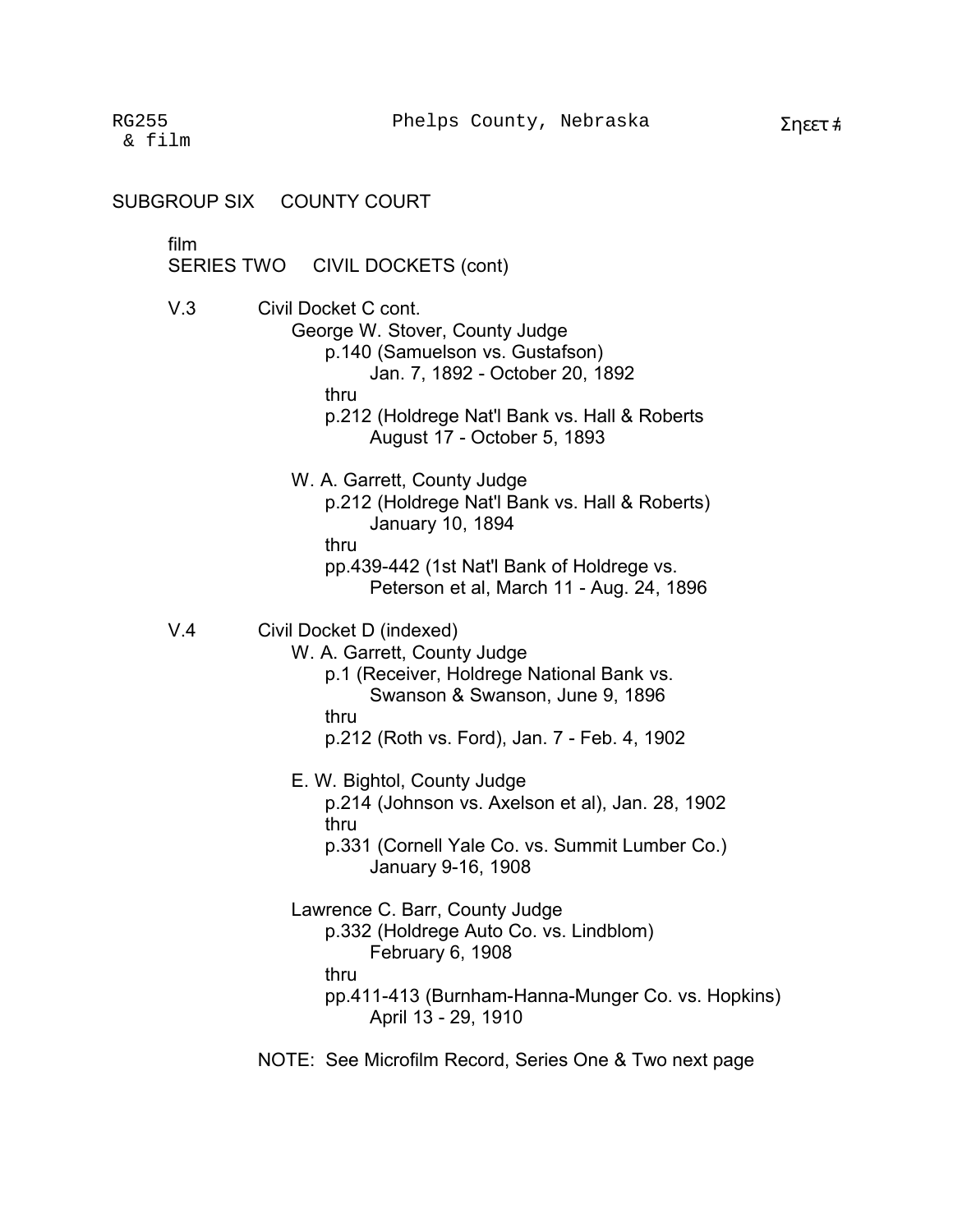|                                              | SUBGROUP SIX COUNTY COURT (cont)                                                                                                                                                                                               |        |  |
|----------------------------------------------|--------------------------------------------------------------------------------------------------------------------------------------------------------------------------------------------------------------------------------|--------|--|
|                                              | SERIES ONE & TWO - MICROFILM RECORD                                                                                                                                                                                            | MP3514 |  |
|                                              | Microfilmed together in 1983. Reinventory has changed<br>the volume numbers as they appear on the microfilm. Series<br>Two appear as volumes 5-7 on microfilm. Also, disregard any<br>inventory or series numbers on the film. |        |  |
| Roll #1<br>1646 pp.<br>823 Expos.<br>#01,682 | Series One, Justice Docket, Vol. A (1882-1888)<br>Index & p.1 (October 1882)<br>thru<br>Series One, Justice Docket, Vol. D (1895-1908)<br>p.214 (October 27, 1897)                                                             |        |  |
|                                              | NOTE: Series One, V.1 begins at frame #10<br>Series One, V.2 begins at frame #183<br>Series One, V.3 begins at frame #416<br>Series One, V.4 begins at frame #687                                                              |        |  |
| Roll #2<br>1654 pp.<br>827 shots<br>#01,683  | Series One, Judge's Docket, Vol. D cont.<br>p.215 (November 5, 1897)<br>thru<br>Series Two, Civil Docket, Vol. D (1896-1910)<br>p.331 (January 16, 1908)                                                                       |        |  |
|                                              | NOTE: Series Two, Vol. B begins at frame #134<br>Series Two, Vol. C begins at frame #369<br>Series Two, Vol. D begins at frame #629                                                                                            |        |  |
| Roll #3<br>120 pp.<br>60 shots<br>#01,684    | Series Two, Civil Docket, Vol. D cont.<br>p.332 (March 3, 1908)<br>thru<br>Series Two, Civil Docket, Vol. D (April 29, 1910)                                                                                                   |        |  |
|                                              | Rolls 1-3, positives received, 10/28/1983                                                                                                                                                                                      |        |  |
|                                              | SERIES THREE PROBATE RECORDS, 1886-1959                                                                                                                                                                                        |        |  |
| V.1<br>$V.2-9$                               | Estate Record, Vol. A, 1884-1891<br>Probate Dockets A thru H, 1882-1909                                                                                                                                                        |        |  |

V.10-56 Probate Dockets #1 thru #47, 1910-1959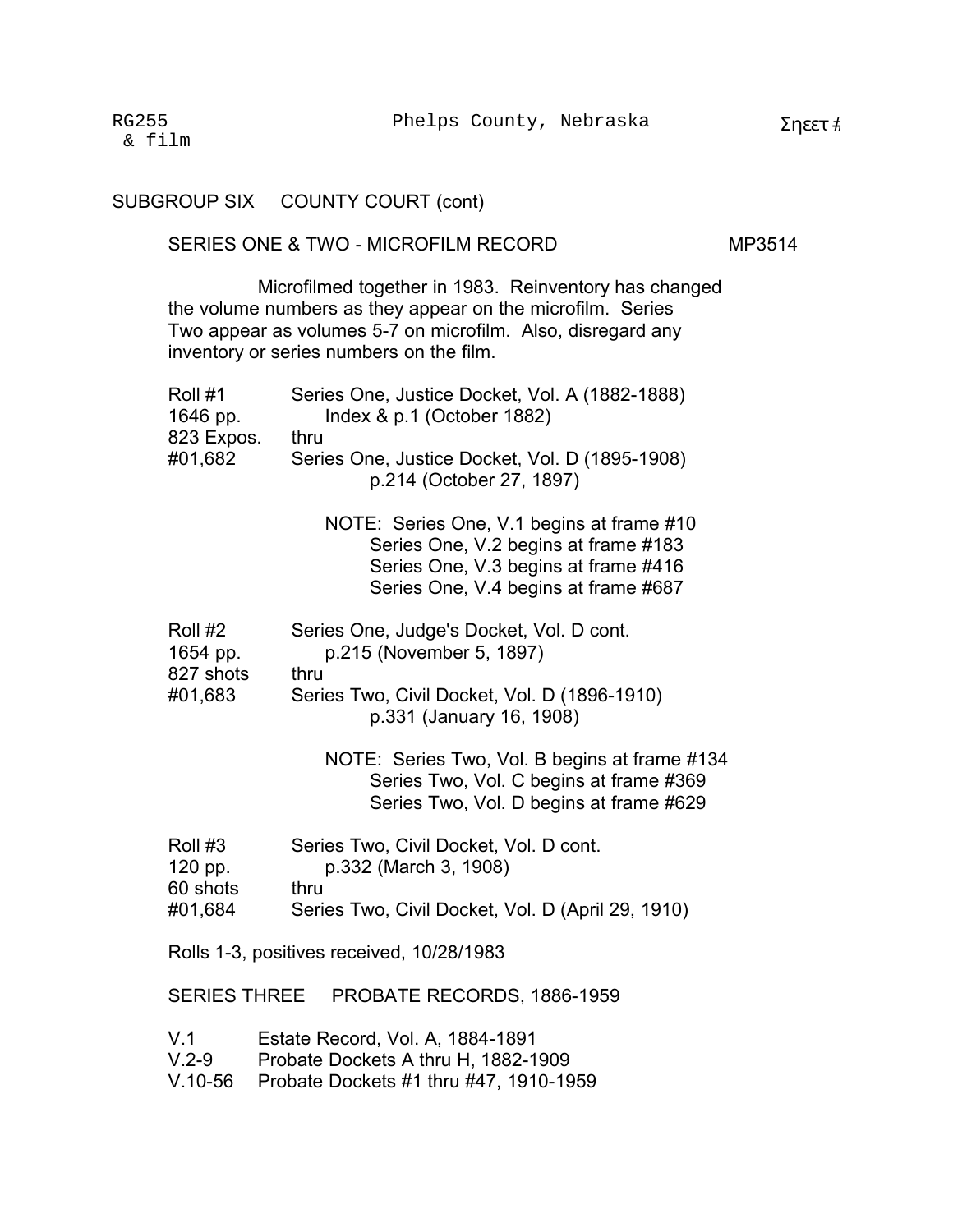NOTE: Probate, 1878-1883 (see Docket A filmed with marriage records above) �

SERIES FOUR CRIMINAL DOCKETS, 1884-1949

V.1-7 Criminal Dockets, 1884-1949 (Stored at UNL, Kearney), not inventoried SUBGROUP SIX COUNTY COURT (cont)

RECORDS AVAILABLE AT PHELPS COUNTY HISTORICAL SOCIETY

Justice of the Peace Dockets E-F, 1902-1924 Civil Dockets E-J, 1910-1951 Civil & Criminal Case Files, 1908-1952 Court Calendar, 1898-1931 Stay Bond Record, 1894-1898 Mother's Pension Files, 1901-1946 Claim Register, 1922-1937 Official's Bonds, 1908-1962 General Correspondence, 1957-1960 Fiscal Records, 1884-1968 (incl. Fee Books, 1884-1968) �

SUBGROUP SEVEN DISTRICT COURT

SERIES ONE GENERAL INDEX TO DISTRICT COURT

This record remains at Phelps County Dist. Ct.

SERIES TWO APPEARANCE DOCKETS

This record remains at Phelps County Dist. Ct.

SERIES THREE DAILY JOURNAL

This record remains at Phelps County Dist. Ct.

SERIES FOUR COMPLETE RECORD

This record remains at Phelps County Dist. Ct.

SERIES FIVE JUDGEMENT AND EXECUTION DOCKETS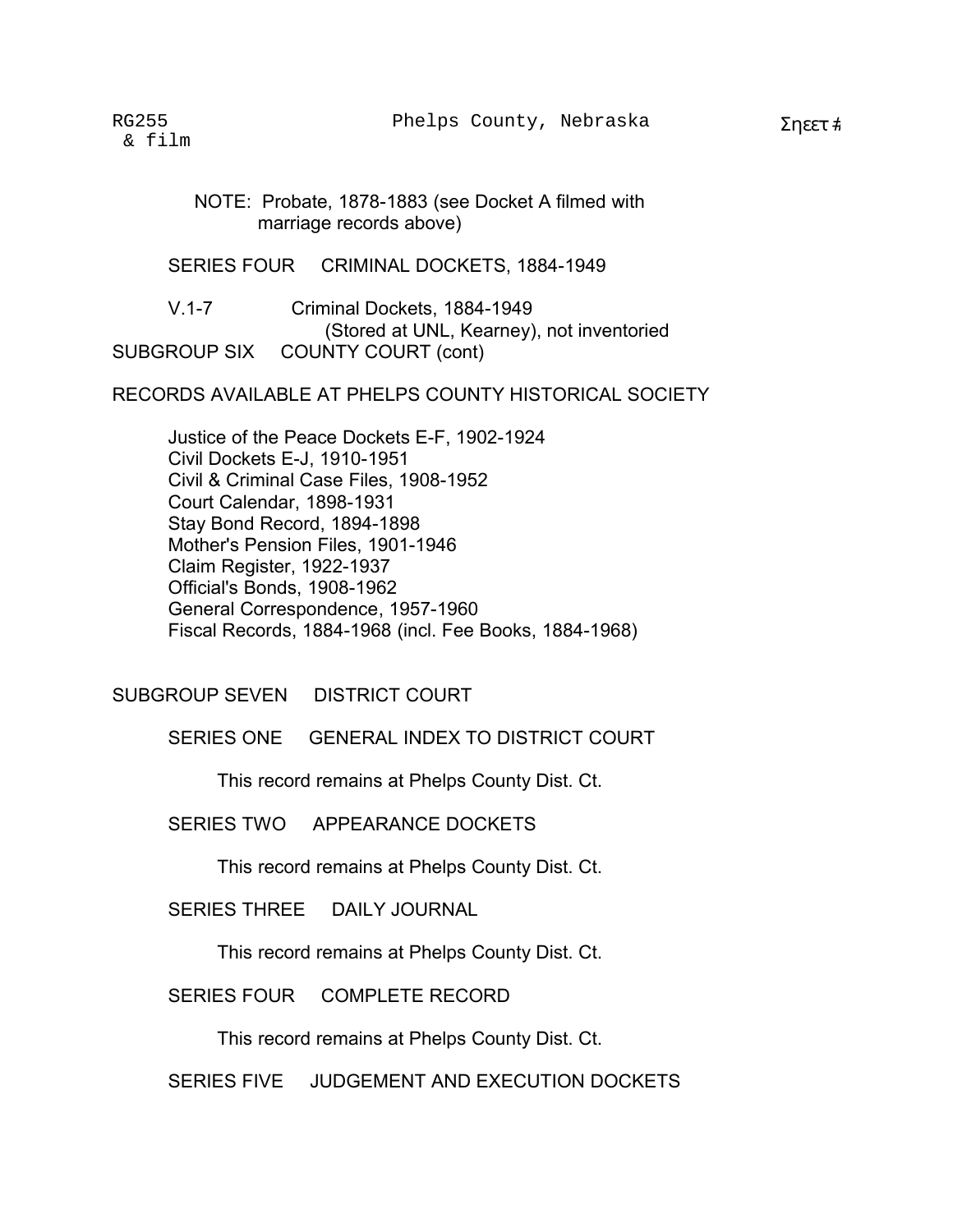This record remains at Phelps County Dist. Ct.

### SERIES SIX CIVIL AND CRIMINAL CASE FILES

Only bills of exception of next series in storage

SERIES SEVEN BILLS OF EXCEPTION, 1893-1971

| B.1 | V 1-2   | U.S. Wind, Engine and Pump Co. vs.            |
|-----|---------|-----------------------------------------------|
|     |         | First Nat=I Bank of Holdrege                  |
|     |         | 12/30/1893 - 1/5/1895                         |
|     | $V$ 3-4 | Lincoln Land Co. vs. Phelps Co.               |
|     |         | Phelps Co. Brd of Equalization, June 11, 1896 |
|     |         | District Court, July 20, 1897                 |

SUBGROUP SEVEN DISTRICT COURT (cont)

# SERIES SEVEN BILLS OF EXCEPTION (cont)

| B.1 |           | V.5 John F. Wolfe vs. Chicago, Burlington & Quincy RR<br>Supreme Ct. Case #9338, 4/14/1897-6/21/1897 |
|-----|-----------|------------------------------------------------------------------------------------------------------|
|     |           | V.6 State vs. Charles F. Peterson, Jan. 8, 1901                                                      |
|     |           | Supreme Ct. Case #12021, Apr. 26, 1901                                                               |
|     |           | V.7 State vs. Hans J. Kerr, March 5, 1901                                                            |
|     |           | Supreme Ct. Case #12022, April 26, 1901                                                              |
|     |           |                                                                                                      |
|     |           | V.8 William F. C. Malm vs. Modern Woodmen of America                                                 |
|     |           | District Court, December 16, 1902                                                                    |
|     |           | Supreme Ct. Case #13143, March 3, 1903                                                               |
|     |           | V.9 State vs. Fred Skiles, 6/16/1909                                                                 |
|     | V.10      | State vs. Gus Freeburg, Nov. 10, 1911                                                                |
|     |           | Supreme Ct. Case #17529                                                                              |
|     | V.11      | State ex rel Davis vs. Holdrege State Bank                                                           |
|     |           | Plaintiff=s Bill of Exception, Mar. 31, 1923                                                         |
|     | V.12      | State vs. John Nelson, #2911 (Sept. 16, 1926)                                                        |
|     |           | Supreme Ct. Case #25777, Dec. 22, 1926                                                               |
|     | V.13      | Manlius Lucas vs. Gustafson, #2566/2791 (2/25/1927)                                                  |
|     |           | Supreme Ct. Case #25943, Mar. 21, 1927                                                               |
|     | $V.14-15$ | State vs. Carl E. Pelander, #3002/3003, 9/11/1928                                                    |
|     |           | Supreme Ct. Case #26732, Oct. 3, 1928                                                                |
|     | V.16      | State vs. C. D. Ridenour, Jan. 3, 1930                                                               |
|     |           | Supreme Ct. Case #21259 (1930)                                                                       |
|     | V.17      | State vs. Albert Freburg, #3124/3125, 5/23/1930                                                      |
|     |           |                                                                                                      |
|     | V.18      | State vs. C. D. Ridenour, #3085, Feb. 19, 1931                                                       |
|     |           | Supreme Ct. Case #27794 (1931)                                                                       |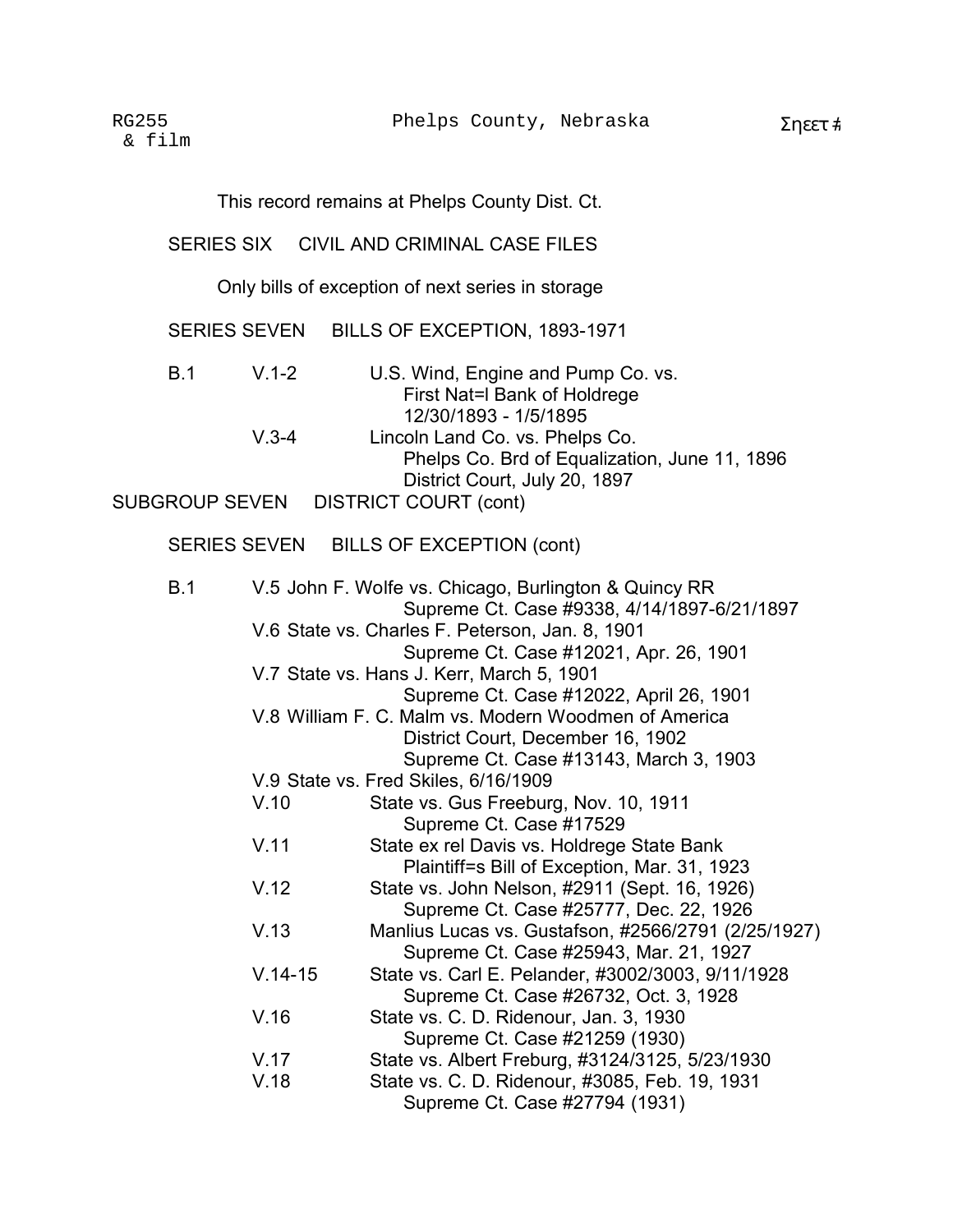| RG255<br>& film | Phelps County, Nebraska                                                                                                                                                                                   | Σηεετ # |
|-----------------|-----------------------------------------------------------------------------------------------------------------------------------------------------------------------------------------------------------|---------|
| V.19            | State vs. W. H. Harding, #3217, Sept. 9, 1931<br>Supreme Ct. Case #28151 (1931)                                                                                                                           |         |
| V.20            | State vs. Oscar Nelson, #2912, June 21, 1932<br>Supreme Ct. Case #25778 (1932)                                                                                                                            |         |
| V.21            | State vs. Nellie K. Pelander, #2999, 6/21/1932<br>Supreme Ct. Case #26847 (1932)                                                                                                                          |         |
| V.22            | State vs. Lester Luke, #3249-50, June 21, 1932<br>Supreme Ct. Case #28236 (1932)                                                                                                                          |         |
|                 | B.1-2 V.23-29 State vs. Robert Allen Coleman, #5709, Jan. 13, 1970<br>Supreme Ct. Case #37683, May 10, 1971<br>State vs. James D. Hainline, #5710, Jan. 13, 1970<br>Supreme Ct. Case #37684, May 10, 1971 |         |

SUBGROUP EIGHT SUPERINTENDENT OF SCHOOLS

The Archives holds no records for the Superintendent of Schools.